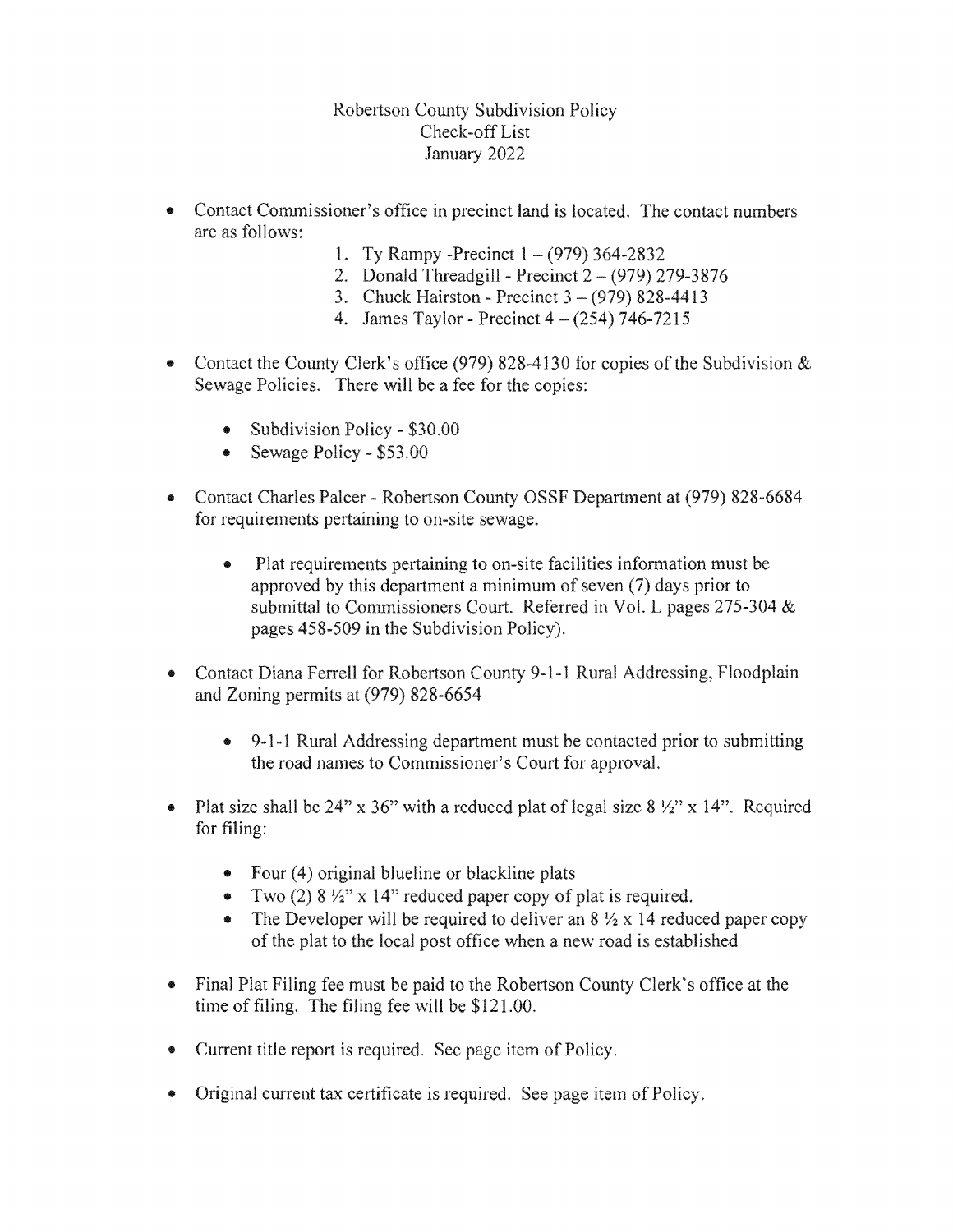- Subdivisions located within the ETJ of the Cities of Bremond (1 mile), Hearne (1 mile), Calvert (1 mile) or Franklin (1 mile) will follow the Policy of the cities. (See Attached)
- If you are planning on dedicating your road to the county; you will need to return to Commissioners Court after the road is completed. The Commissioner will then come out to inspect the road; upon approval there will be two (2) year waiting period before the County may accept the road into the County Inventory. Please return to Commissioners Court for this final phase of the road dedication.

For all other information regarding form, content and other requirements, refer to Policy.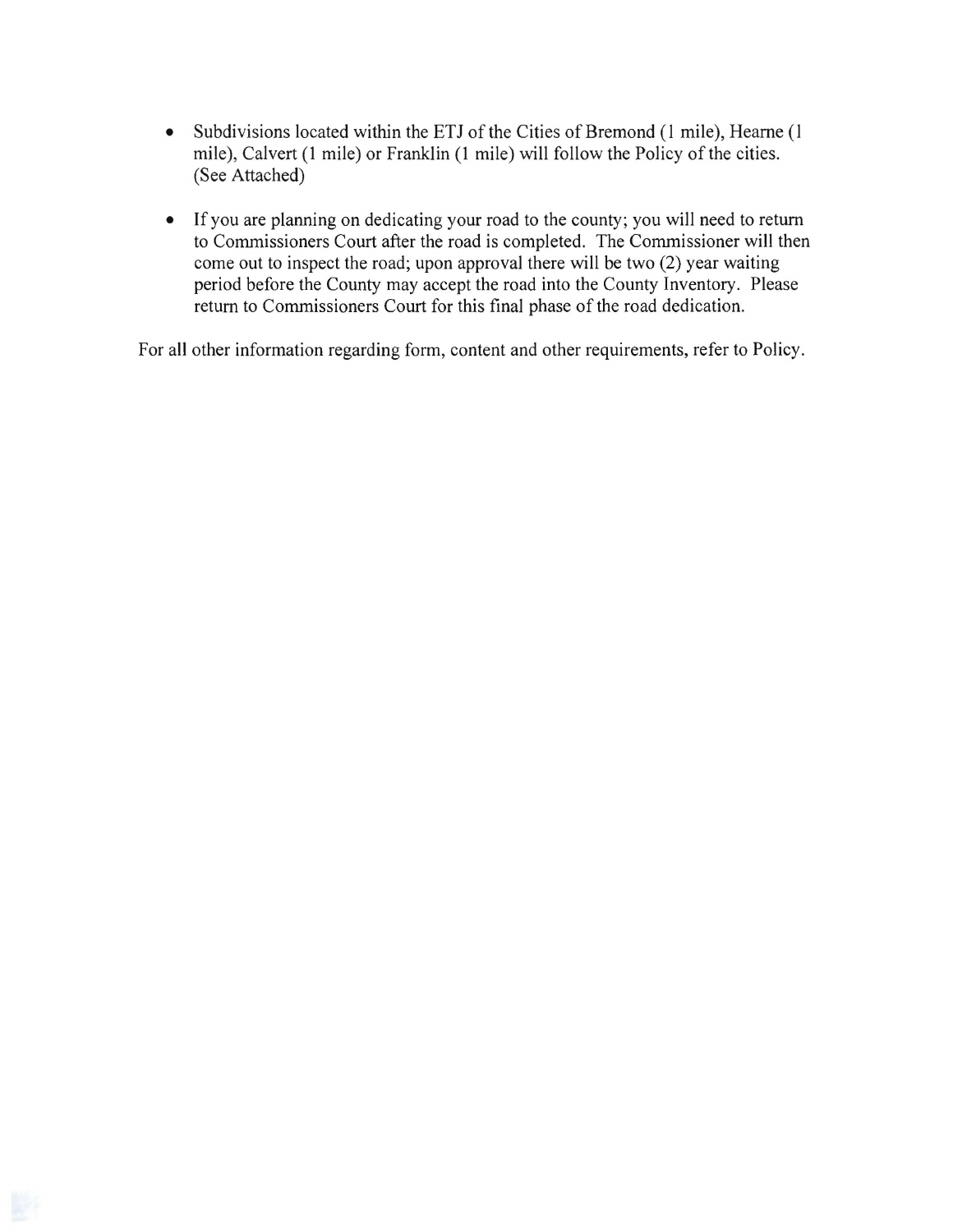Plats

Plats are maps showing legal descriptions and boundaries of subdivided land. The law concerning plats differs slightly depending on whether the tract of land is located inside a city's limits, outside a city's limits and outside a city's extraterritorial jurisdiction (ETJ), or outside a city's limits but within a city's

## Plats for Tracts within a City's Limits

Generally, the owner of a tract of land who wishes to divide the tract into or more parts must have a plat of the subdivision prepared. The owner or proprietor of the tract or the owner or proprietor's agent must acknowledge the plat in the manner required for the acknowledgment of deeds. The plat must be filed and recorded with county clerk of the county in which the tract is located. In order to be recorded, the plat must:

- Describe the subdivision by metes and bounds;
- Locate the subdivision with respect to a corner of the survey or tract or an original comer of the original survey of which it is and
- State the dimensions of the subdivision and of each street alley, square, park, or other part of the tract intended to be dedicated to public use of for the use of purchasers or owners of lots fronting on or adjacent to the street, alley, square, park or other part.

The county clerk may not record a plat unless the appropriate municipal authority has approved it. The municipal authority responsible for approving plats is the municipal planning commission unless the municipality has no municipal planning commission in which case the governing body of the municipality is responsible for approving plats. The municipality's governing body may, by ordinance, require the governing body to approve plats in addition to the necessary approval of the municipal planning commission.

Additionally, the county clerk may not record a plat unless it has certain required documents attached to it. In all Texas counties, it is required that the plat has attached to it an original tax certificate from each taxing unit with jurisdiction of the real property indicating that no delinquent ad valorem taxes are owed on the property. If the plat or replat is filed after September 1, a tax receipt showing that taxes have been paid or a statement from the taxing unit indicating that taxes have not been calculated must also be attached. The tax documentation requirements do not apply if more then one person acquired the property by inheritance and those persons are dividing the property to show a divided interest. The requirements also do not apply if a taxing unit acquired the real property for public use through eminent domain proceedings or voluntary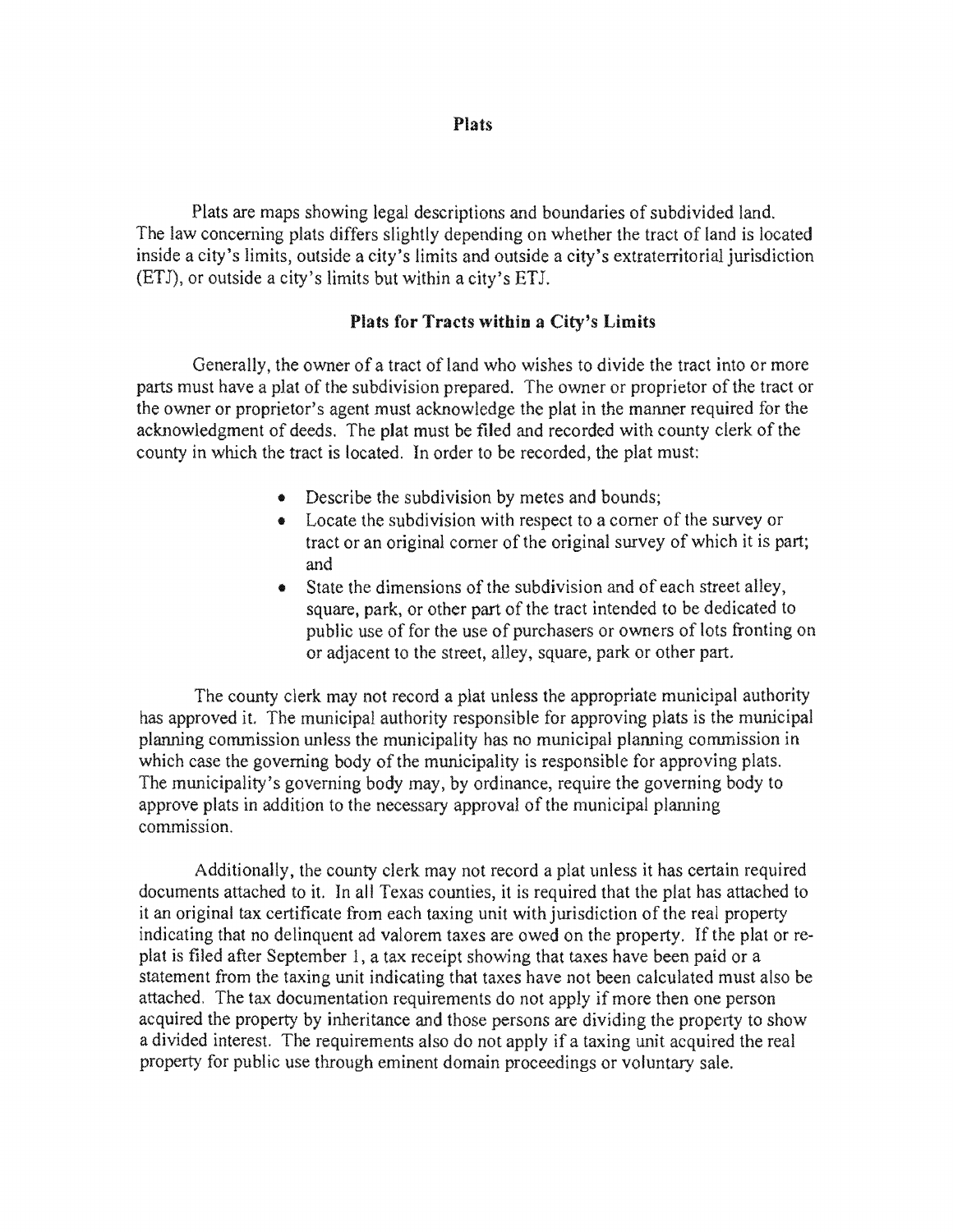In counties in white a political subdivision has applied for financial assistance through subchapter k, Chapter 17, Water Code, the owner of the tract must:

- Include on the plat or have attached to the plat a document containing a description of the water and sewer service facilities that will be constructed or installed to service the subdivision and a statement the date by which the facilities will be fully operable; and
- Have attached to the plat a document prepared by a registered engineer certifying that the water and sewer service facilities described by the plat or on the document attached to the plat are in compliance with the model rules adopted under Section 16.343, Water Code

## Or

- Include on the plat a statement that water and sewer facilities are unnecessary for the subdivision; and
- Have attached to the plat a document prepared by a registered engineer certifying that water and sewer service facilities are unnecessary for the subdivision under the model rules adopted under Section 16.343, Water Code.

## Plats for Tracts Outside a City's Limits and Outside a City's ETJ

Generally, the owner of a tract of land who wishes to divide the tract into two or more parts must have a plat of the subdivision prepared. There are a number of exceptions to this general rule set out in Section 232,0015 of the Local Government Code. The owner or proprietor of the tract or the owner or proprietor's agent must acknowledge the plat in the manner required for the acknowledgment of deeds. The plat must be filed and recorded with the county clerk of the county in which the tract is located. In order to be recorded, the plat must:

- Describe the subdivision by metes and bounds;
- $\bullet$  Locate the subdivision with respect to an original comer of the original survey of which it is a part; and
- State the dimensions of the subdivision and each lot,  $\bullet$ street, alley, square, park or other part of the tract intended to be dedicated to public use or for the use of purchasers or owners of lots fronting on or adjacent to the street, alley, square, park, or other part.

The commissioner's court of the county in which the land is located must approve the plat by means of an order entered in the minutes of the court.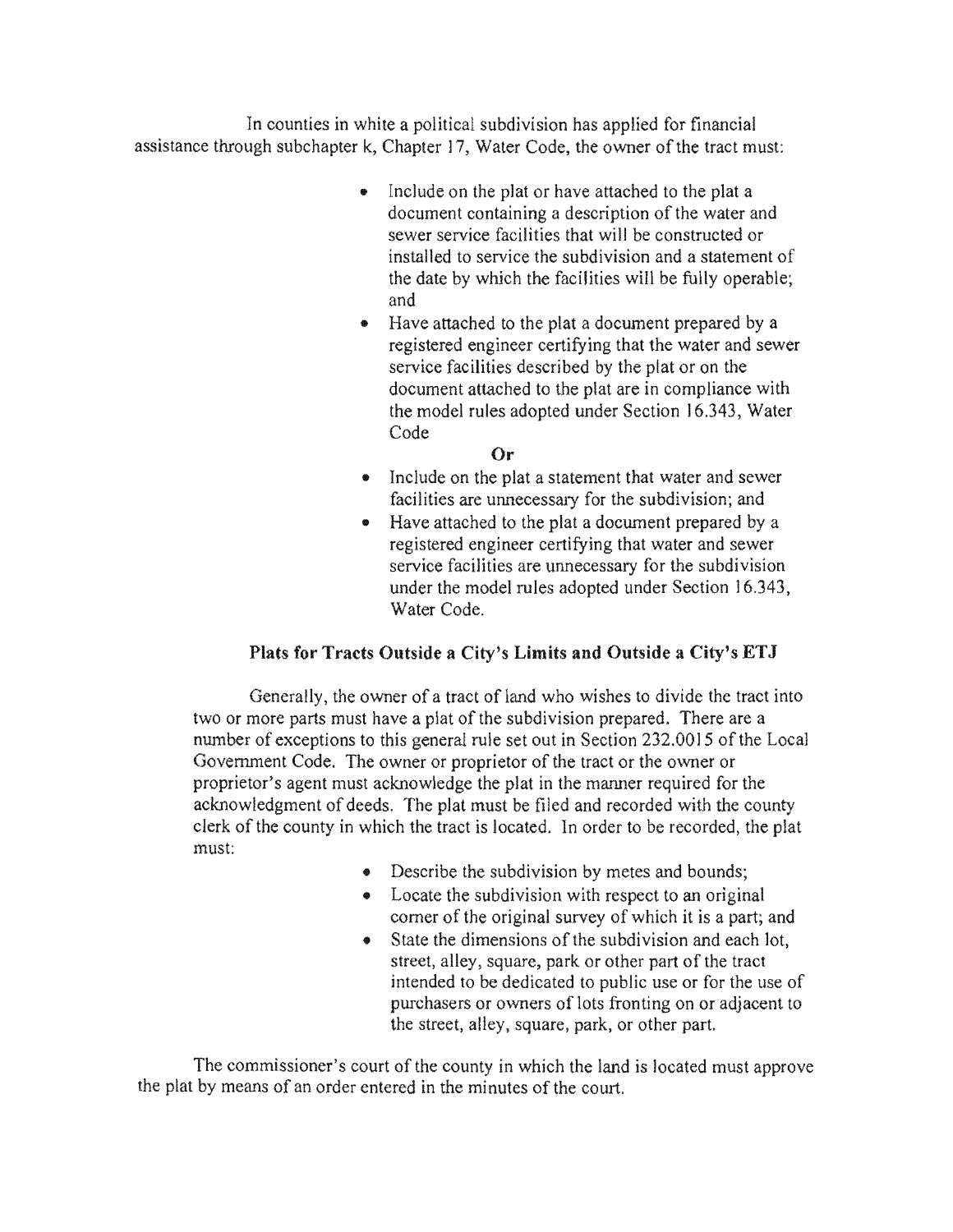The county clerk may not record a plat unless the county commissioners court has approved it. Such approval is to be by means of an order entered in the minutes of the court. The commissioner's court (or a person designated by the commissioners court) is to issue a written list of the documentation and any other information that must be submitted with a plat application. If a plat application does not include all of the required documentation or information then the commissioner's court (or its designee) has ten business days to notify the applicant of the missing items. The commissioner's court must allow applicants to timely submit the missing documents or information. An application is considered to be complete when all the required documentation and other information are received. The commissioner's court (or its designee) shall take final action on a plat application within sixty days after receipt of a completed plat application. If the plat application is disapproved, the commissioner's court must provide the applicant with a complete list of the reasons for disapproval. If commissioners do not act within sixty days, the plat application is granted by operation of law.

As with plats for tracts within a city's limits, the county clerk may not record a plat located outside a city's limits and the city's ETJ unless original tax certificates accompany the plat from each taxing unit with jurisdiction of the real property indicating that no delinquent ad valorem taxes are owed on the real property.

If a person submits a plat for the subdivision of a tract of land for which the source of the water supply intended for the subdivision is groundwater under that land, the commissioners court may require the plat application to have attached to it a statement prepared by a licensed engineer or geoscientist certifying that adequate groundwater is available for the subdivision.

## Plats for Tracts Outside a City's Limits but Within the City's ET J

A county and a municipality are required to enter into a written agreement that identifies the governmental entity authorized to regulate subdivision plats for tracts located outside a city's limits but within a city's ETJ. There a four (4) ways in which the agreement can work:

- 1) The city may be granted exclusive control over the plat approval case in which case the law concerning plats for tracts within a city's limits should be followed.
- 2) The county may be granted exclusive control over the plat approval process in which case the law concerning plats outside a city's limits and outside a city's ETJ should be followed.
- 3) The city and county may apportion the area within the ETJ so that the city controls the plat approval process in one designated area of the ETJ white the county controls the plat approval process in the other portion of the ETJ; and